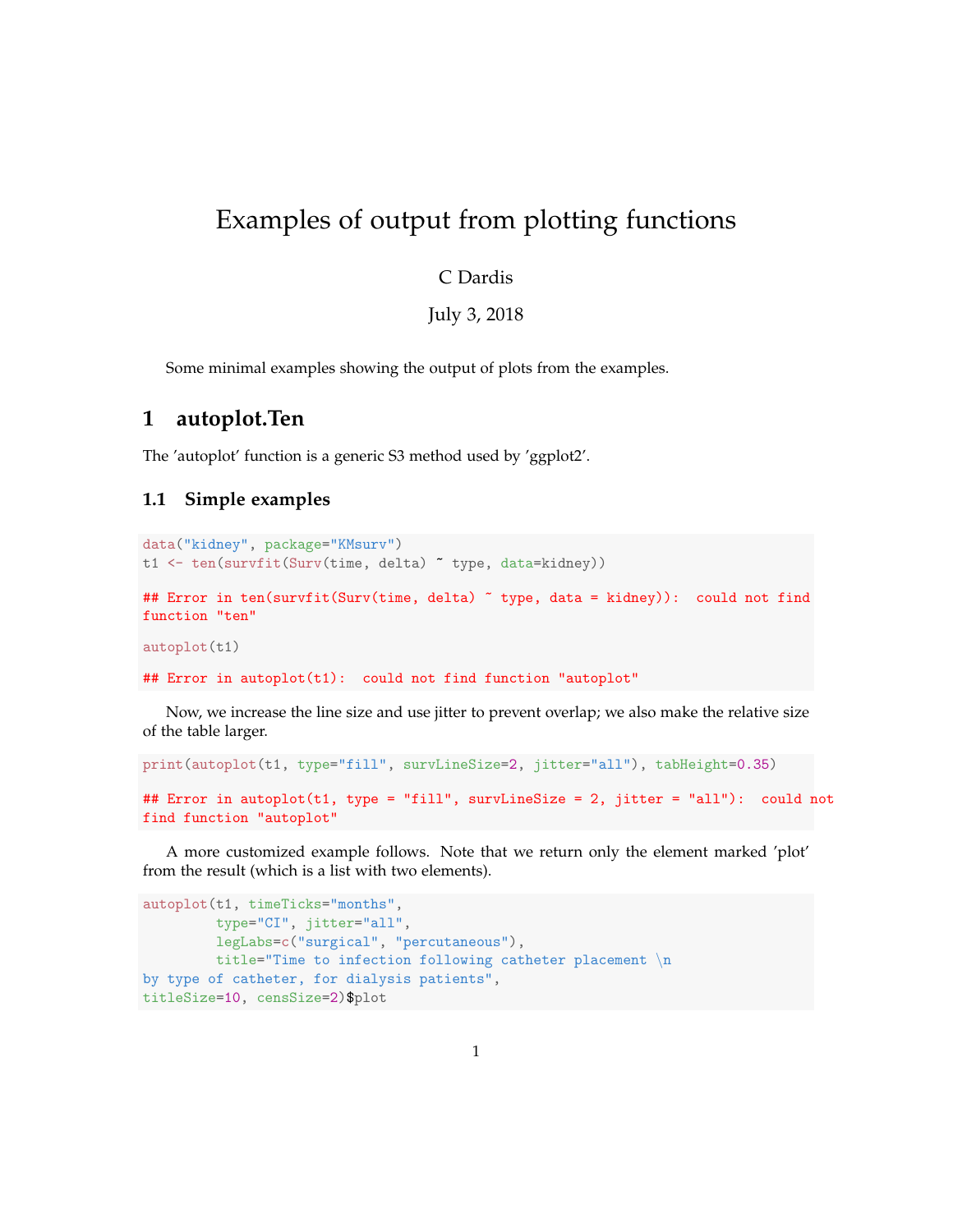```
## Error in autoplot(t1, timeTicks = "months", type = "CI", jitter = "all", : could
not find function "autoplot"
```
Here we assign the result in order to modify the *y* axis.

```
str(a1 <- autoplot(t1), max.level=1)
## Error in autoplot(t1): could not find function "autoplot"
## check the output is what we want
a1$plot + ggplot2::scale_y_continuous(limits=c(0.8, 1), name="Survival")
## Error in eval (expr, envir, enclos): object 'a1' not found
## this is one simple way
a1 \leftarrow autoplot(t1)## Error in autoplot(t1): could not find function "autoplot"
suppressMessages(a1$plot <- a1$plot +
                     ggplot2::scale_y_continuous(limits=c(0.8, 1), name="Survival"))
## Error in withCallingHandlers(expr, message = function(c) invokeRestart("muffleMessage")):
object 'a1' not found
a1
## Error in eval(expr, envir, enclos): object 'a1' not found
## or we can assign them as follows
a1 \leftarrow autoplot(t1)## Error in autoplot(t1): could not find function "autoplot"
ls(a1$plot$scales$scales[[3]]$super$super)
## Warning in ls(a1$plot$scales$scales[[3]]$super$super): 'a1$plot$scales$scales[[3]]$super$super'
converted to character string
## Error in as.environment(pos): no item called "a1$plot$scales$scales[[3]]$super$super"
on the search list
is.environment(a1$plot$scales$scales[[3]]$super$super$limits)
## Error in eval(expr, envir, enclos): object 'a1' not found
is.null(a1$plot$scales$scales[[3]]$super$super$limits)
## Error in eval (expr, envir, enclos): object 'a1' not found
a1$plot$scales$scales[[3]]$super$super$limits <- c(0.8, 1)
## Error in a1$plot$scales$scales[[3]]$super$super$limits <- c(0.8, 1): object 'a1'
not found
a1
## Error in eval(expr, envir, enclos): object 'a1' not found
```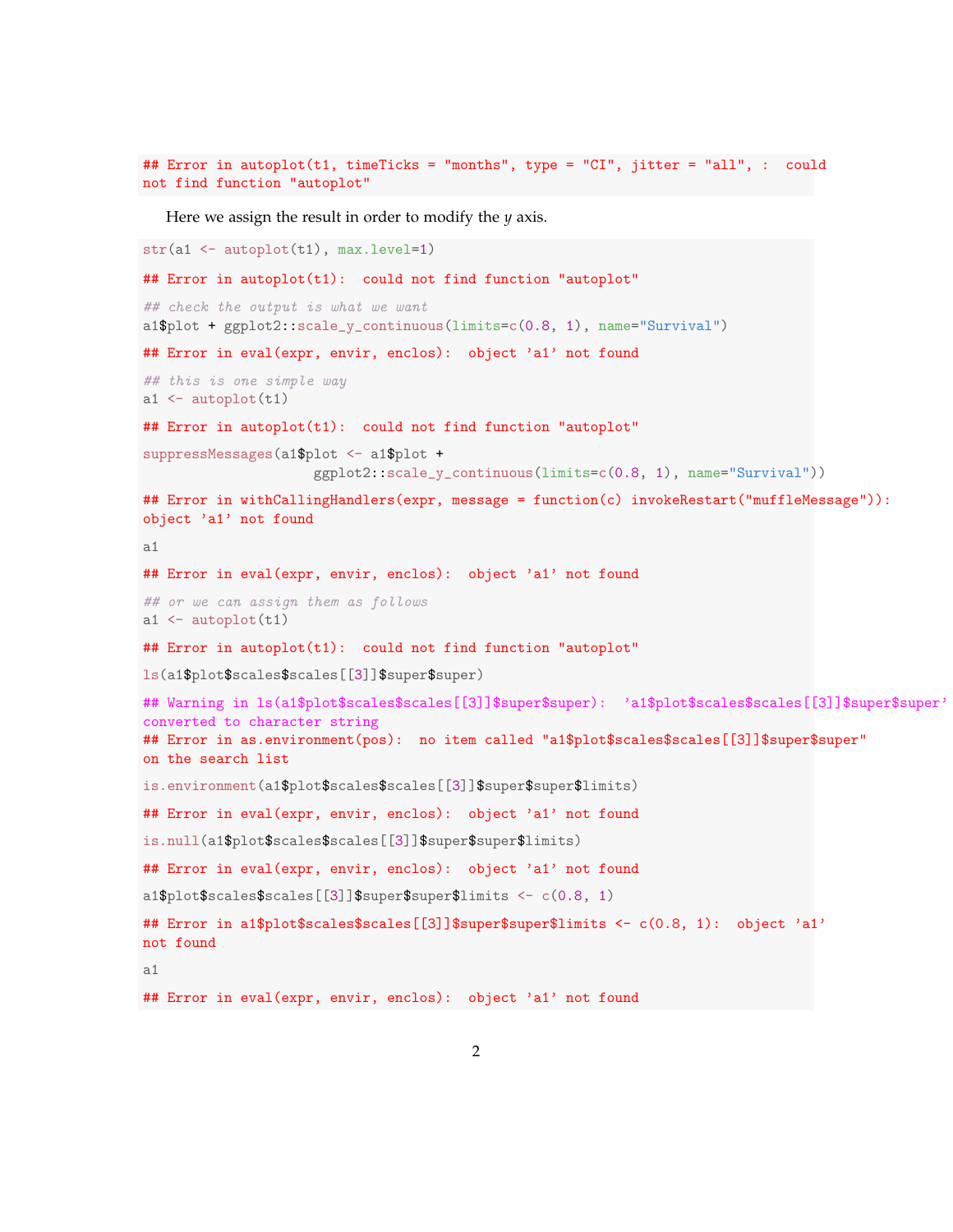#### **1.2 Modifying the legend**

Reordering the legend labels (example with 3 groups).

```
data("bmt", package="KMsurv")
b1 <- ten(Surv(time=t2, event=d3) ~ group, data=bmt)
## Error in ten(Surv(time = t2, event = d3) \degree group, data = bmt): could not find function
"ten"
autoplot(b1)
## Error in autoplot(b1): could not find function "autoplot"
autoplot(b1, legOrd=c(1, 3, 2))## Error in autoplot(b1, leg0rd = c(1, 3, 2)): could not find function "autoplot"
  Here we also re-label the legend.
```
autoplot(b1, legOrd=c(3, 2, 1), legLabs=letters[1:3])

```
## Error in autoplot(b1, legOrd = c(3, 2, 1), legLabs = letters[1:3]): could not find
function "autoplot"
```
Now, let's put the legend inside the plot itself.

```
a2 \leftarrow \text{autoplot}(b1)## Error in autoplot(b1): could not find function "autoplot"
## ensure this is what we want
a2$plot + ggplot2::theme(legend.position=c(0.75, 0.75))
## Error in eval (expr, envir, enclos): object 'a2' not found
a2$plot <- a2$plot + ggplot2::theme(legend.position=c(0.75, 0.75))
## Error in eval (expr, envir, enclos): object 'a2' not found
a2
## Error in eval (expr, envir, enclos): object 'a2' not found
```
#### **1.3 One group only**

A number of options for plotting a line with just one group.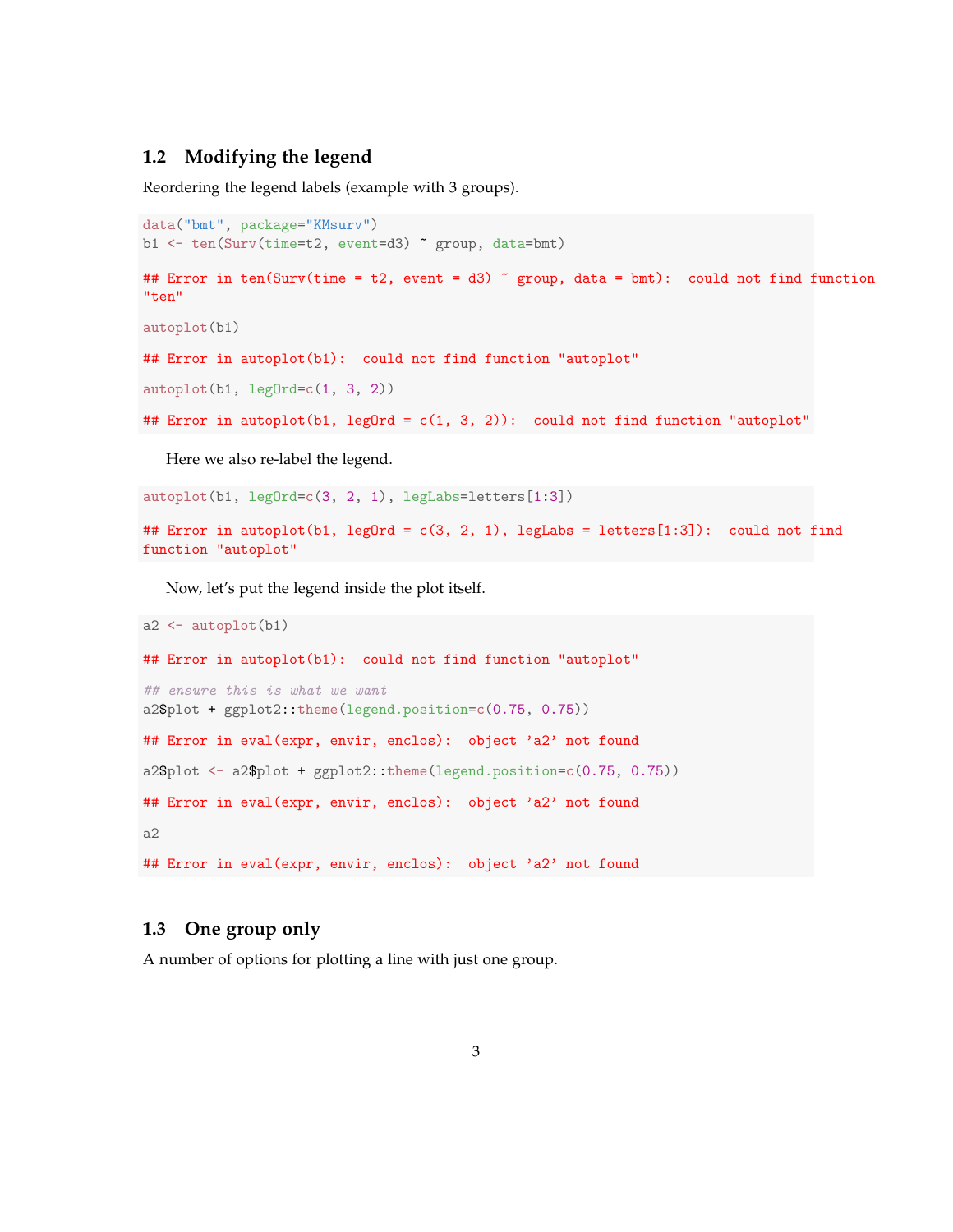```
t2 <- ten(survfit(Surv(time=time, event=delta) ~ 1, data=kidney))
## Error in ten(survfit(Surv(time = time, event = delta) \tilde{ } 1, data = kidney)): could
not find function "ten"
autoplot(t2, legLabs="")$plot
## Error in autoplot(t2, legLabs = ""): could not find function "autoplot"
autoplot(t2, legend=FALSE)
## Error in autoplot(t2, legend = FALSE): could not find function "autoplot"
```
#### **1.4 Using confidence bands**

Here we change the default pointwise confidence intervals to bands.

```
data("rectum.dat", package="km.ci")
t3 <- ten(survfit(Surv(time, status) ~ 1, data=rectum.dat))
## Error in ten(survfit(Surv(time, status) ~ 1, data = rectum.dat)): could not find
function "ten"
## change confidence intervals to confidence bands
ci(t3, how="nair", tl=1, tU=40)## Error in ci(t3, how = "nair", tL = 1, tU = 40): could not find function "ci"
autoplot(t3, type="fill", alpha=0.6, legend=FALSE)
## Error in autoplot(t3, type = "fill", alpha = 0.6, legend = FALSE): could not find
function "autoplot"
```
### **1.5 More customization**

If the output of 'autoplot.ten' is assigned, it can be modified in place. The list elements are ggplot2 objects which can be altered as usual.

```
## manually changing the output
t4 <- ten(survfit(Surv(time, delta) ~ type, data=kidney))
## Error in ten(survfit(Surv(time, delta) ~ type, data = kidney)): could not find
function "ten"
(a4 <- autoplot(t4, type="CI", alpha=0.8, survLineSize=2)$plot)
## Error in autoplot(t4, type = "CI", alpha = 0.8, survLineSize = 2): could not find
function "autoplot"
```